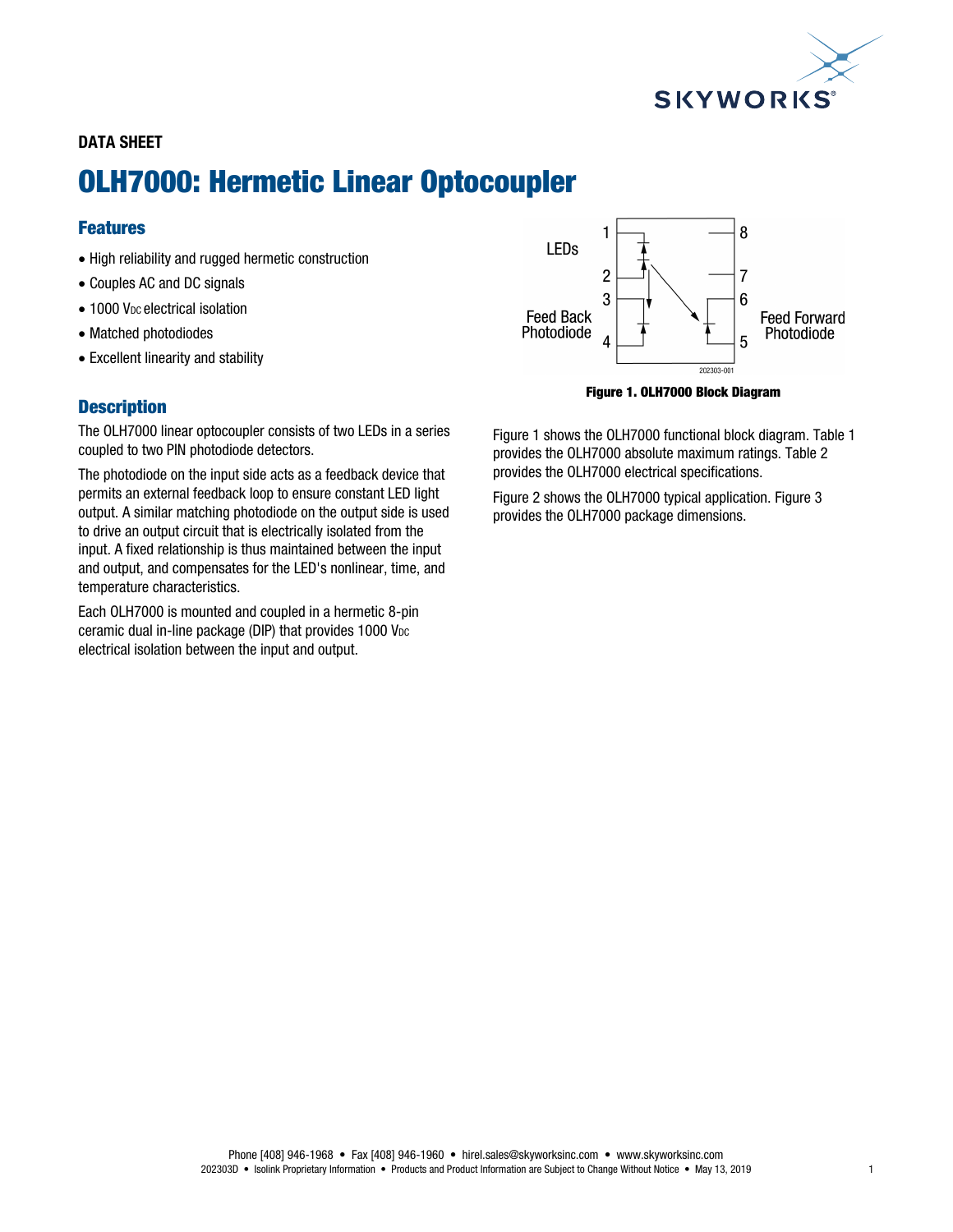#### Table 1. OLH7000 Absolute Maximum Ratings1

| <b>Parameter</b>                               | <b>Symbol</b>   | <b>Minimum</b> | <b>Maximum</b> | <b>Units</b> |  |  |  |
|------------------------------------------------|-----------------|----------------|----------------|--------------|--|--|--|
| Coupled                                        |                 |                |                |              |  |  |  |
| Input to output isolation voltage              | V <sub>DC</sub> | $-1000$        | $+1000$        | V            |  |  |  |
| Storage temperature range                      | <b>T</b> stg    | -65            | $+150$         | °C           |  |  |  |
| Operating temperature range                    | TA              | $-55$          | $+125$         | ∘c           |  |  |  |
| Mounting temperature range (3 minutes maximum) |                 |                | $+240$         | °C           |  |  |  |
| Total power dissipation                        | P <sub>D</sub>  |                | $+250$         | mW           |  |  |  |
| <b>Input Diode</b>                             |                 |                |                |              |  |  |  |
| Average input current                          | I <sub>DD</sub> |                | 60             | mA           |  |  |  |
| Peak forward current $(\leq 1$ ms duration)    | IF.             |                | 100            | mA           |  |  |  |
| Reverse voltage                                | <b>VR</b>       |                | 6              | V            |  |  |  |
| Power dissipation                              | P <sub>D</sub>  |                | 100            | mW           |  |  |  |
| <b>Output Detector</b>                         |                 |                |                |              |  |  |  |
| Reverse voltage                                | <b>VR</b>       |                | 30             | $\mathsf{V}$ |  |  |  |
| Forward voltage                                | VF              |                | 0.3            | $\mathsf{V}$ |  |  |  |

 $1$  Exposure to maximum rating conditions for extended periods may reduce device reliability. There is no damage to the device with only one parameter set at the limit and all other parameters set at or below their nominal value. Exceeding any of the limits listed here may result in permanent damage to the device.

CAUTION: Although this device is designed to be as robust as possible, electrostatic discharge (ESD) can damage this device. This device must be protected at all times from ESD. Static charges may easily produce potentials of several kilovolts on the human body or equipment, which can discharge without detection. Industry-standard ESD precautions should be used at all times.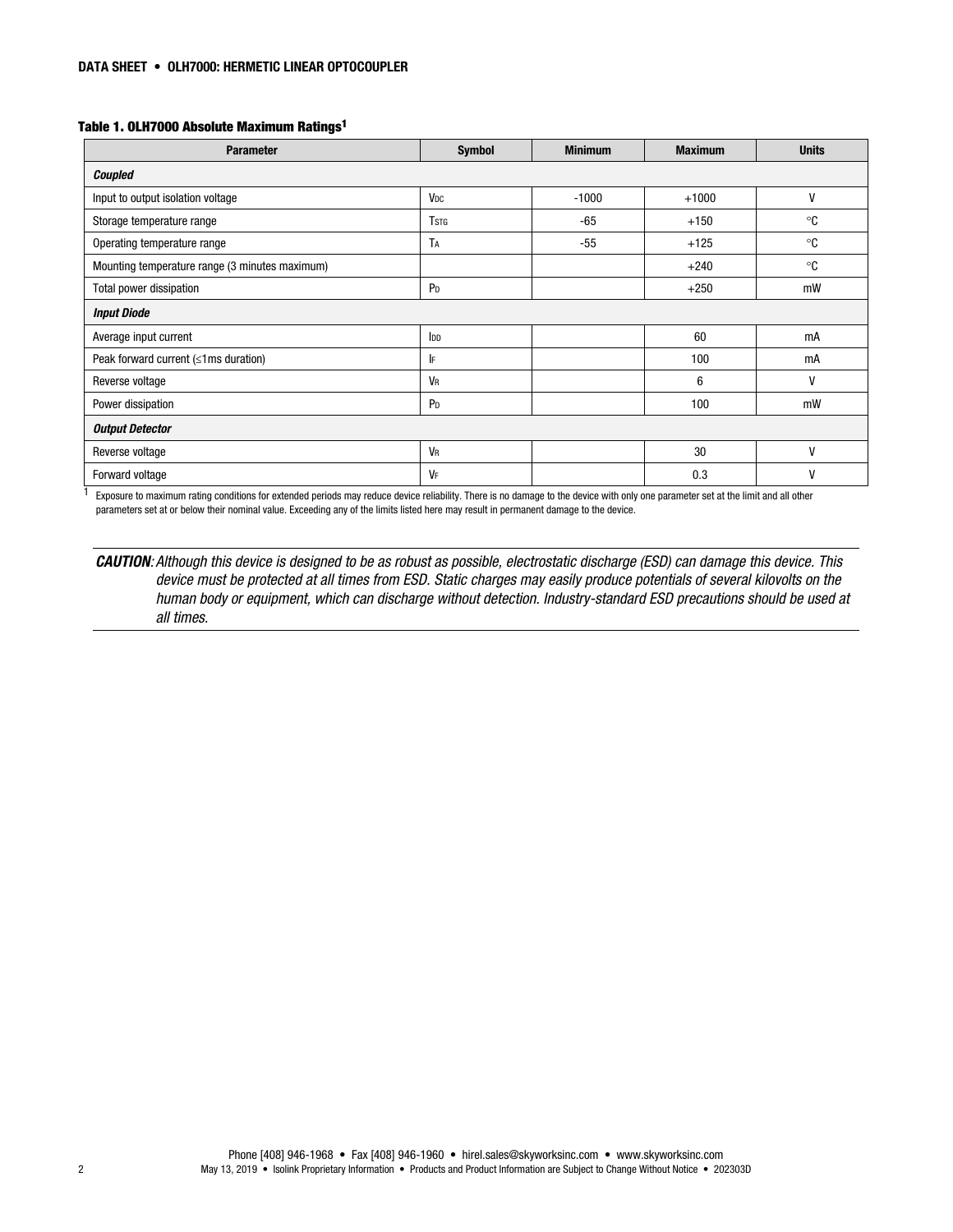#### Table 2. OLH7000 Electrical Specifications1

 $(T_A = 25 \text{ }^\circ \text{C})$ 

| <b>Parameter</b>                  | <b>Symbol</b>   | <b>Test Condition</b>                                                                    | <b>Minimum</b> | <b>Typical</b> | <b>Maximum</b> | <b>Units</b>          |
|-----------------------------------|-----------------|------------------------------------------------------------------------------------------|----------------|----------------|----------------|-----------------------|
| LED emitter:                      |                 |                                                                                          |                |                |                |                       |
| Forward voltage                   | VF              | $F = 10.0$ mA                                                                            |                | 2.5            | 3.3            | v                     |
| Reverse voltage                   | <b>V</b> R      | $I_R = 100.0 \mu A$                                                                      | 5.0            |                |                | v                     |
| Photodiode detector:              |                 |                                                                                          |                |                |                |                       |
| Dark current                      | ID              | $V_R = 15 V$ , IF = 0 mA                                                                 |                | 1              | 25             | пA                    |
| Open circuit voltage              | V <sub>oc</sub> | $F = 10$ mA                                                                              |                | 500            |                | mV                    |
| Junction capacitance              | <b>C</b> J      | $V_F = 0 V$ , $f = 1 MHz$                                                                |                | 12             |                | pF                    |
| Coupled characteristics:          |                 |                                                                                          |                |                |                |                       |
| K1, Servo current gain (IP1/IF)   | K <sub>1</sub>  | $IF = +10.0$ mA, $V_{DET} = -15.0$ V                                                     | $+0.0025$      | $+0.0100$      | $+0.0175$      |                       |
| Servo current                     | P1              | $IF = +10.0$ mA, $V_{DET} = -15.0$ V                                                     |                | $+100.0$       |                | μA                    |
| K2, Forward current gain (IP2/IF) | K <sub>2</sub>  | $IF = +10.0$ mA, $V$ DET = -15.0 V                                                       | $+0.0025$      | $+0.0100$      | $+0.0175$      |                       |
| Forward current                   | P2              | $F = +10.0$ mA. VDET = -15.0 V                                                           |                | $+100.0$       |                | μA                    |
| K3, Transfer gain (K2/K1)         | K <sub>3</sub>  | $IF = +10.0$ mA, $V_{DET} = -15.0$ V                                                     | $+0.75$        | $+1.00$        | $+1.25$        |                       |
| Frequency response (-3 dB)        | <b>BW</b>       | $F = +10.0$ mA $\pm +4.0$ mA, RL = +50.0 $\Omega$                                        |                | $+200.0$       |                | kHz                   |
| Phase response @ 200 KHz          |                 | $F = +10.0$ mA $\pm +4.0$ mA. RL = +50.0 $\Omega$                                        |                | $-45.0$        |                | °C                    |
| Rise time                         | tr              | $F = +10.0$ mA $\pm +4.0$ mA, RL = +50.0 $\Omega$                                        |                | $+2.0$         |                | μs                    |
| <b>Fall time</b>                  | tf              | $F = +10.0$ mA $\pm +4.0$ mA, RL = +50.0 $\Omega$                                        |                | $+2.0$         |                | μs                    |
| Input/output capacitance          | $C1-0$          | $f = +1.0$ MHz                                                                           |                | $+1.5$         |                | pF                    |
| Insulation resistance             | $R_{I-0}$       | $V_{1-0} = +500.0$ V <sub>pc</sub>                                                       |                | $+10.0$        |                | GΩ                    |
| Withstand test voltage            | <b>WTV</b>      | $\text{R}_{\text{H}} \leq +50\%$ , $\text{I}_{\text{I}-0} \leq +1.0$ $\mu\text{A}$ , 1 s | $+1000.0$      |                |                | <b>V<sub>DC</sub></b> |

 $1$  Performance is guaranteed only under the conditions listed in this table.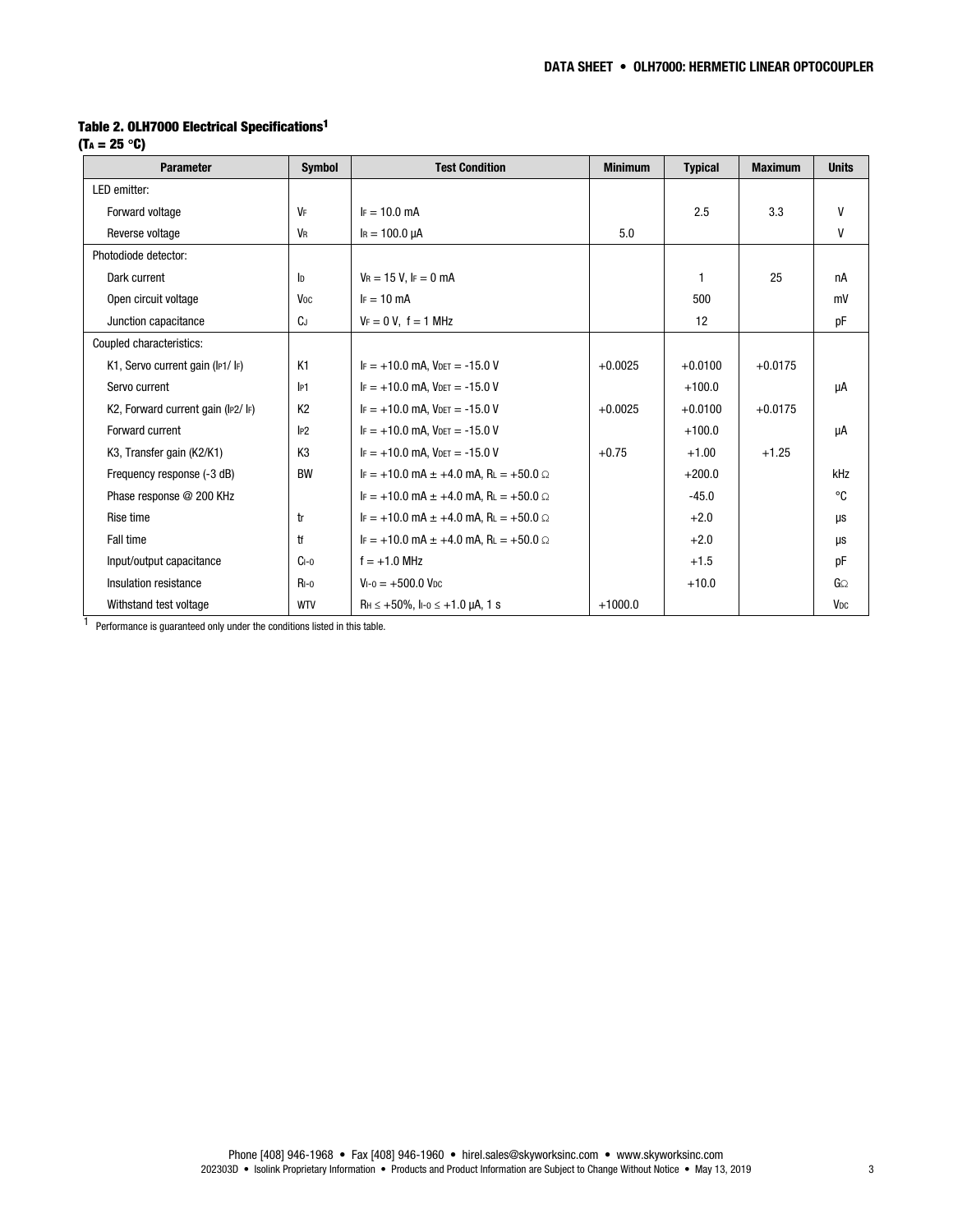

This typical application circuit uses an operational amplifier at the input side to drive the LEDs. The output photodiode is connected to a non-inverting voltage follower amplifier. The overall transfer gain, Vour/Vin, equals (K2\*R2)/(K1\*R1). Because (K2/K1) = K3, the circuit gain becomes K3 (R2/R1).

Figure 2. OLH7000 Typical Application



K021

Figure 3. OLH7000 Package Dimensions